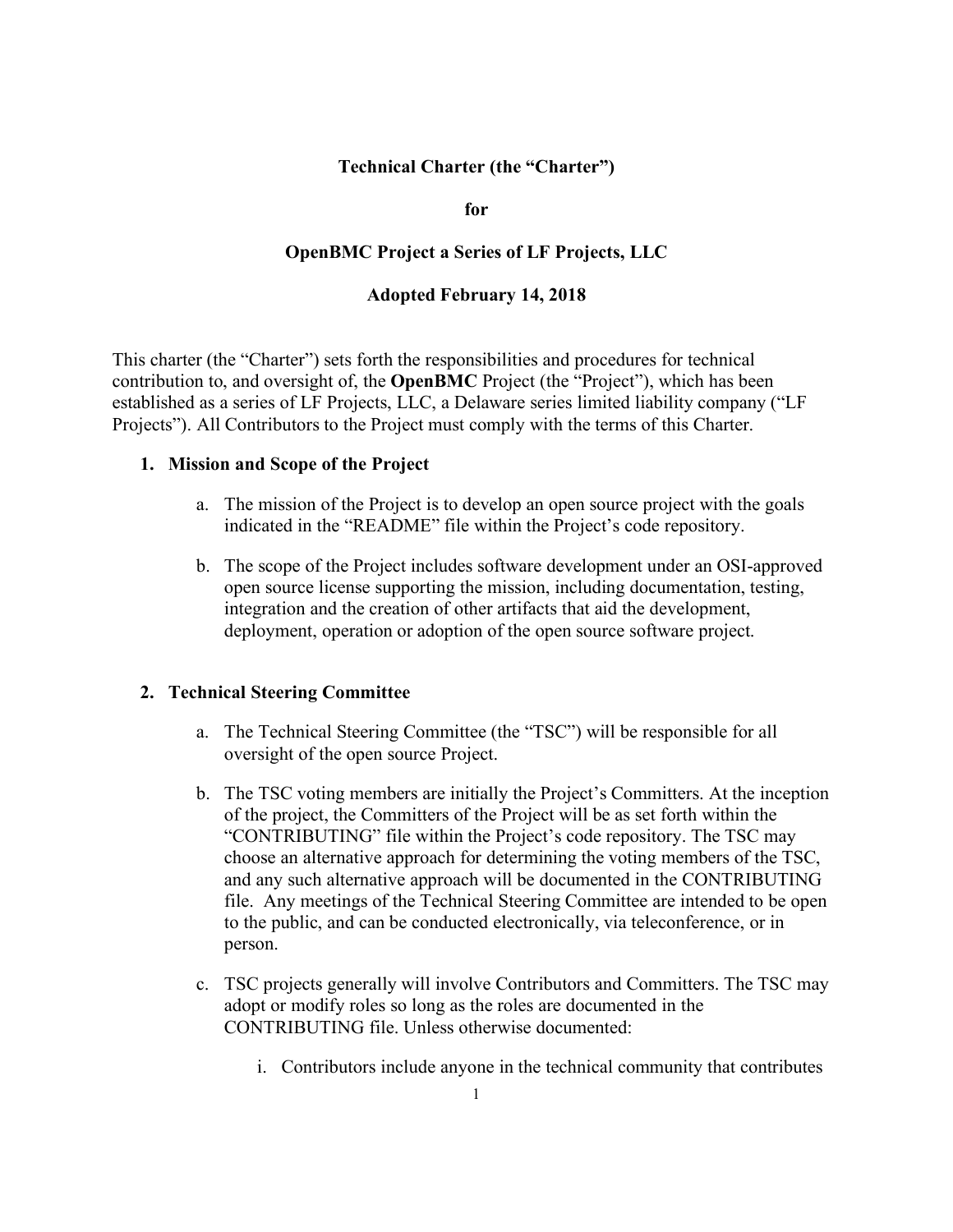code, documentation, or other technical artifacts to the Project;

- ii. Committers are Contributors who have earned the ability to modify ("commit") source code, documentation or other technical artifacts in a project's repository; and
- iii. A Contributor may become a Committer by a majority approval of the existing Committers. A Committer may be removed by a majority approval of the other existing Committers.
- d. Participation in the Project through becoming a Contributor and Committer is open to anyone so long as they abide by the terms of this Charter.
- e. The TSC may (1) establish workflow procedures for the submission, approval, and closure/archiving of projects, (2) set requirements for the promotion of Contributors to Committer status, as applicable, and (3) amend, adjust, refine and/or eliminate the roles of Contributors, and Committers, and create new roles, and publicly document any TSC roles, as it sees fit.
- f. The TSC may elect a TSC Chair, who will preside over meetings of the TSC and will serve until their resignation or replacement by the TSC.
- g. Responsibilities: The TSC will be responsible for all aspects of oversight relating to the Project, which may include:
	- i. coordinating the technical direction of the Project;
	- ii. approving project or system proposals (including, but not limited to, incubation, deprecation, and changes to a sub-project's scope);
	- iii. organizing sub-projects and removing projects;
	- iv. creating sub-committees or working groups to focus on cross-project technical issues and requirements;
	- v. appointing representatives to work with other open source or open standards communities;
	- vi. establishing community norms, workflows, issuing releases, and security issue reporting policies;
	- vii. approving and implementing policies and processes for contributing (to be published in the CONTRIBUTING file) and coordinating with the Series Manager to resolve matters or concerns that may arise as set forth in Section 7 of this Charter;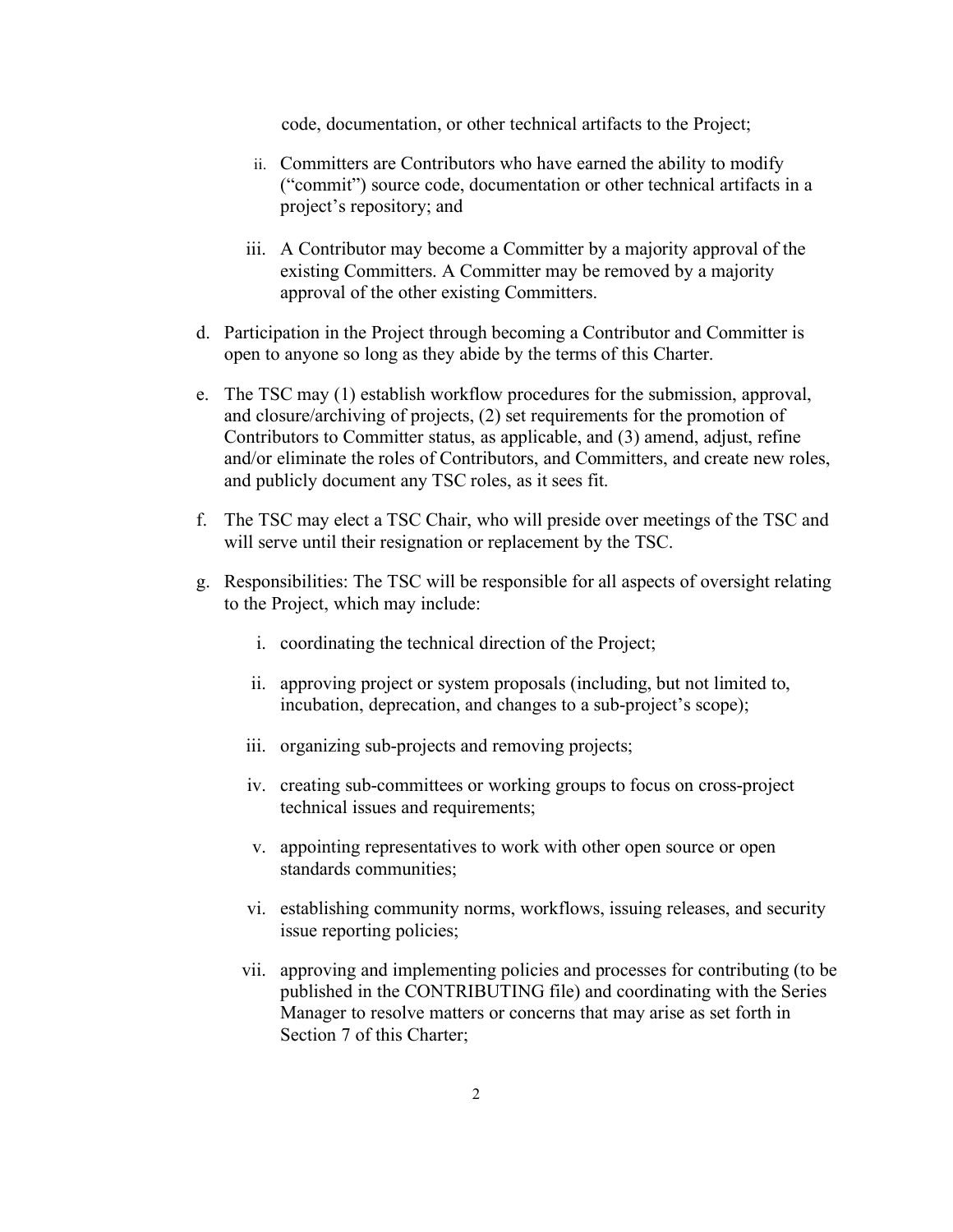- viii. discussions, seeking consensus, and where necessary, voting on technical matters relating to the code base that affect multiple projects; and
	- ix. coordinating any marketing, events, or communications regarding the Project with the LF Projects Manager or their designee.

# **3. TSC Voting**

- a. While the Project aims to operate as a consensus based community, if any TSC decision requires a vote to move the Project forward, the voting members of the TSC will vote on a one vote per voting member basis.
- b. Quorum for TSC meetings requires at least sixty percent of all voting members of the TSC to be present. The TSC may continue to meet if quorum is not met, but will be prevented from making any decisions at the meeting.
- c. Except as provided in Section 7.c. and 8.a, decisions by vote at a meeting require a majority vote of those in attendance, provided quorum is met. Decisions made by electronic vote without a meeting require a majority vote of all voting members of the TSC.
- d. In the event a vote cannot be resolved by the TSC, any voting member of the TSC may refer the matter to the Series Manager for assistance in reaching a resolution.

## **4. Compliance with Policies**

- a. This Charter is subject to the Series Agreement for the Project and the Operating Agreement of LF Projects. Contributors will comply with the policies of LF Projects as may be adopted and amended by LF Projects, including, without limitation the policies listed at https://lfprojects.org/policies/.
- b. The TSC may adopt a code of conduct ("CoC") for the Project, which is subject to approval by the Series Manager. Contributors to the Project will comply with the CoC or, in the event that a Project-specific CoC has not been approved, the LF Projects Code of Conduct listed at https://lfprojects.org/policies/.
- c. When amending or adopting any policy applicable to the Project, LF Projects will publish such policy, as to be amended or adopted, on its web site at least 30 days prior to such policy taking effect; provided, however, that in the case of any amendment of the Trademark Policy or Terms of Use of LF Projects, any such amendment is effective upon publication on LF Project's web site.
- d. All participants must allow open participation from any individual or organization meeting the requirements for contributing under this Charter and any policies adopted for all participants by the TSC, regardless of competitive interests. Put another way, the Project community must not seek to exclude any participant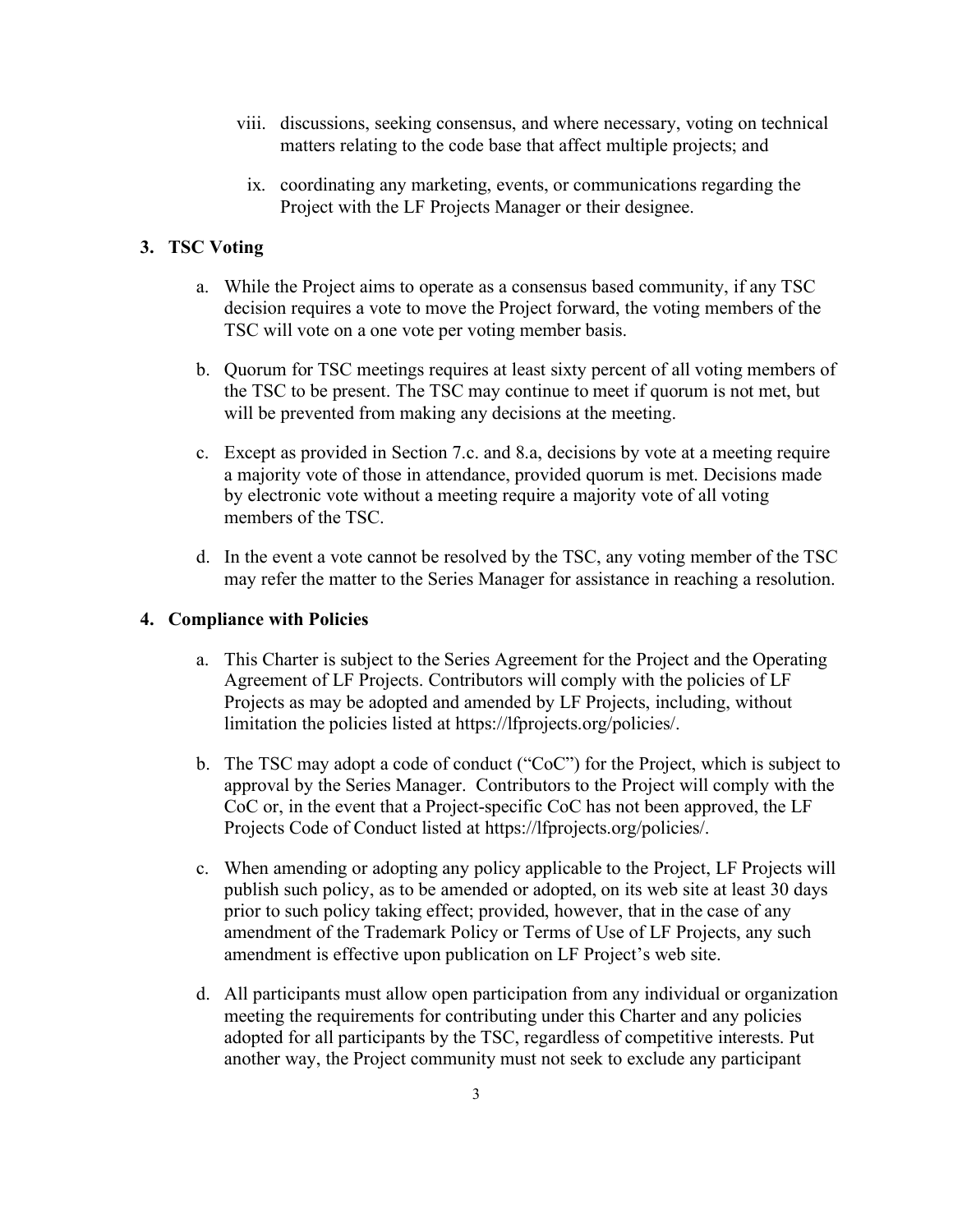based on any criteria, requirement, or reason other than those that are reasonable and applied on a non-discriminatory basis to all participants in the Project community.

e. The Project will operate in a transparent, open, collaborative, and ethical manner at all times. The output of all Project discussions, proposals, timelines, decisions, and status should be made open and easily visible to all. Any potential violations of this requirement should be reported immediately to the LF Projects Manager.

### **5. Community Assets**

- a. LF Projects will hold title to all trade or service marks used by the Project ("Project Trademarks"), whether based on common law or registered rights. Project Trademarks shall be transferred and assigned to LF Projects to hold on behalf of the Project. Any use of any Project Trademarks by participants in the Project shall be in accordance with the license from LF Projects and inure to the benefit of LF Projects.
- b. The Project will, as permitted and in accordance with such license from LF Projects, develop and own all Project GitHub and social media accounts, and domain name registrations created by the Project community.
- c. Under no circumstances will LF Projects be expected or required to undertake any action on behalf of the Project that is inconsistent with the tax-exempt status or purpose, as applicable, of LFP, Inc. or LF Projects, LLC.

### **6. General Rules and Operations.**

- a. The Project will:
	- i. engage in the work of the project in a professional manner consistent with maintaining a cohesive community, while also maintaining the goodwill and esteem of LF Projects, LFP, Inc. and other partner organizations in the open source software community; and
	- ii. respect the rights of all trademark owners, including any branding and trademark usage guidelines.

### **7. Intellectual Property Policy**

a. Participants acknowledge that the copyright in all new contributions will be retained by the copyright holder as independent works of authorship and that no contributor or copyright holder will be required to assign copyrights to the Project.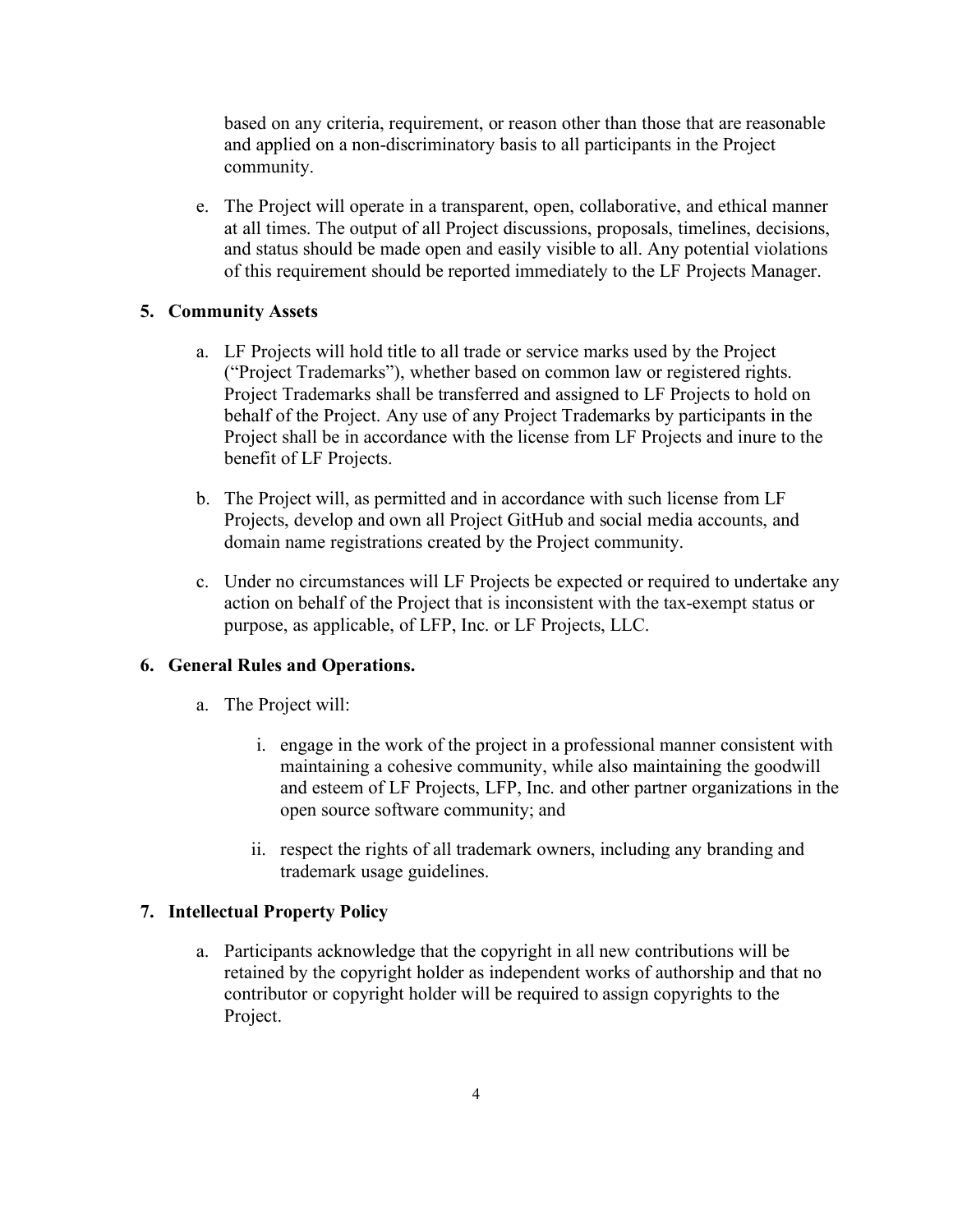- b. Except as described in Section 7.c., all code contributions to the Project are subject to the following:
	- i. All new inbound code contributions to the Project must be made using an OSI-approved open source license specified for the Project within the "LICENSE" file within the Project's code repository (the "Project License").
	- ii. All new inbound code contributions must also be accompanied by a Developer Certificate of Origin (http://developercertificate.org) sign-off in the source code system that is submitted through a TSC-approved contribution process which will bind the authorized contributor and, if not self-employed, their employer to license grants in the Apache License, Version 2.0 via either a Corporate Contributor License Agreement (Exhibit A) or an Individual Contributor License Agreement (Exhibit B).
	- iii. All outbound code will be made available under the Project License.
	- iv. Documentation will be received and made available by the Project under the Creative Commons Attribution 4.0 International License (available at http://creativecommons.org/licenses/by/4.0/).
	- v. The Project may seek to integrate and contribute back to other open source projects ("Upstream Projects"). In such cases, the Project will conform to all license requirements of the Upstream Projects, including dependencies, leveraged by the Project. Upstream Project code contributions not stored within the Project's main code repository will comply with the contribution process and license terms for the applicable Upstream Project.
- c. The TSC may approve the use of an alternative license or licenses for inbound or outbound contributions on an exception basis. To request an exception, please describe the contribution, the alternative open source license(s), and the justification for using an alternative open source license for the Project. License exceptions must be approved by a two-thirds vote of the entire TSC. Contributed files should contain license information, such as SPDX short form identifiers, indicating the open source license or licenses pertaining to the file.

### **8. Amendments**

a. This charter may be amended by a two-thirds vote of the entire TSC and is subject to approval by LF Projects.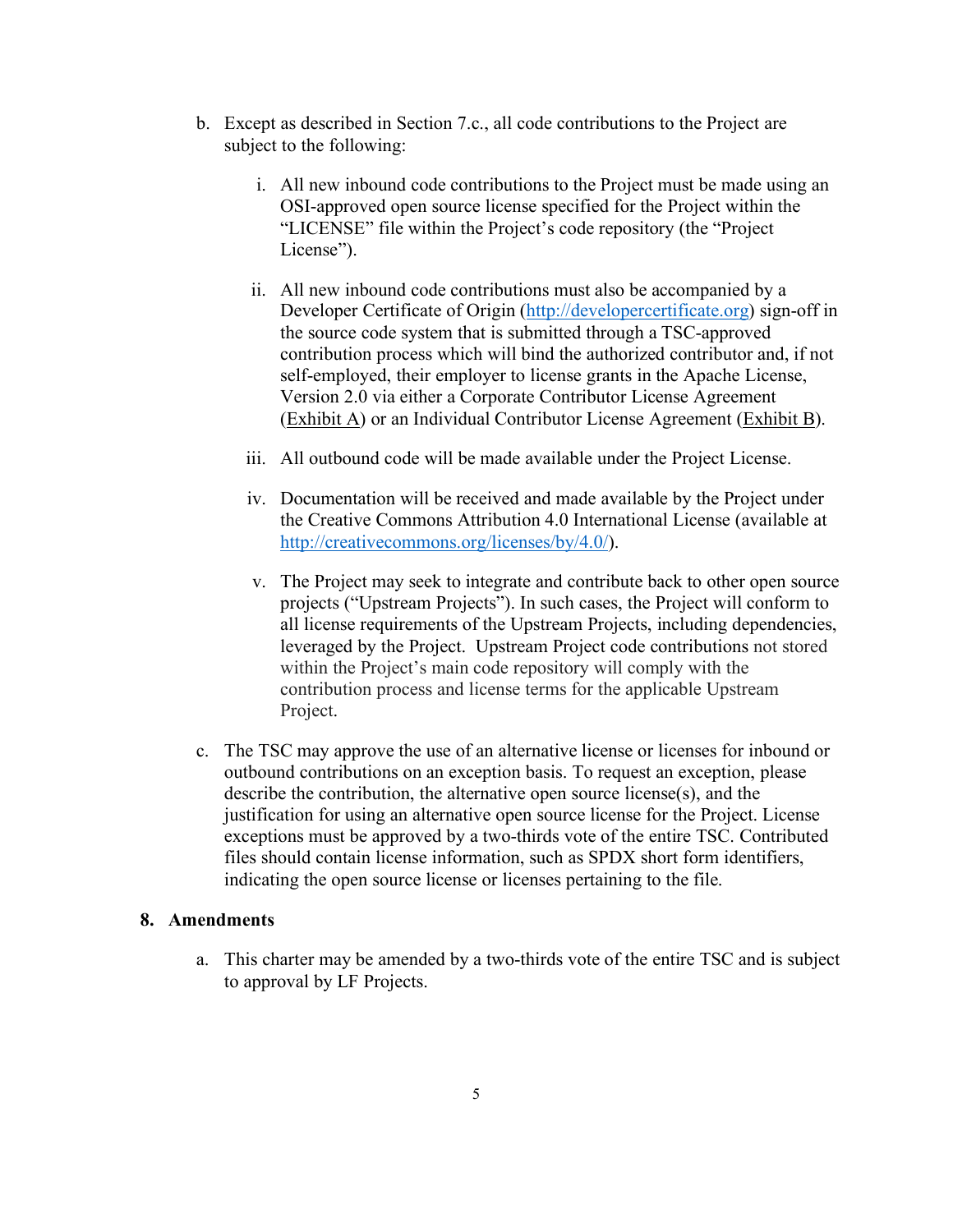# **Exhibit A**

OpenBMC Project a Series of LF Projects, LLC Software Grant and Corporate Contributor License Agreement ("Agreement") v1.0

Thank you for your interest in OpenBMC Project a Series of LF Projects, LLC ("Project"). In order to clarify the intellectual property license granted with Contributions from any person or entity, the Project must have a Contributor License Agreement (CLA) on file that has been signed by each Contributor, indicating agreement to the license terms below. This license is for your protection as a Contributor as well as the protection of the Project and its users; it does not change your rights to use your own Contributions for any other purpose.

This version of the Agreement allows an entity (the "Corporation") to submit Contributions to the Project, to authorize Contributions submitted by its designated employees to the Project, and to grant copyright and patent licenses thereto.

If you have not already done so, please complete and sign, then scan and email a PDF file of this Agreement to manager@lfprojects.org. If necessary, send an original signed Agreement to LF Projects, LLC, 3500 South DuPont Highway, Suite AA-101, Dover, DE 19901, U.S.A. Please read this document carefully before signing and keep a copy for your records.

| E-Mail: |  |
|---------|--|

Telephone: \_\_\_\_\_\_\_\_\_\_\_\_\_\_\_\_\_\_\_\_\_

You accept and agree to the following terms and conditions for Your present and future Contributions submitted to the Project. Except for the license granted herein to the Project and recipients of software distributed by the Project, You reserve all right, title, and interest in and to Your Contributions.

1. Definitions.

"You" (or "Your") shall mean the copyright owner or legal entity authorized by the copyright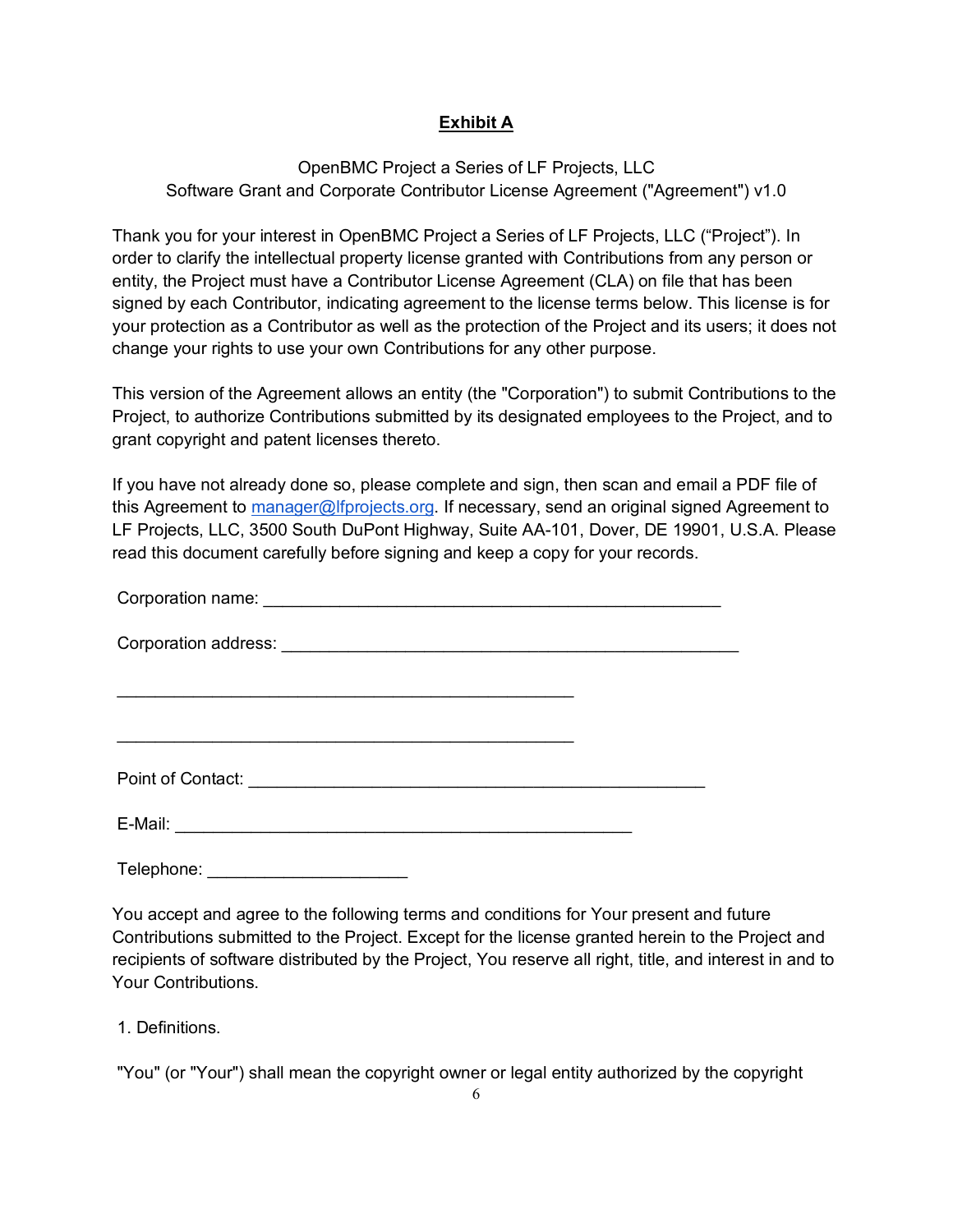owner that is making this Agreement with the Project. For legal entities, the entity making a Contribution and all other entities that control, are controlled by, or are under common control with that entity are considered to be a single Contributor. For the purposes of this definition, "control" means (i) the power, direct or indirect, to cause the direction or management of such entity, whether by contract or otherwise, or (ii) ownership of fifty percent (50%) or more of the outstanding shares, or (iii) beneficial ownership of such entity.

"Contribution" shall mean the code, documentation or other original works of authorship expressly identified in Schedule B, as well as any original work of authorship, including any modifications or additions to an existing work, that is intentionally submitted by You to the Project for inclusion in, or documentation of, any of the products owned or managed by the Project (the "Work"). For the purposes of this definition, "submitted" means any form of electronic, verbal, or written communication sent to the Project or its representatives, including but not limited to communication on electronic mailing lists, source code control systems, and issue tracking systems that are managed by, or on behalf of, the Project for the purpose of discussing and improving the Work, but excluding communication that is conspicuously marked or otherwise designated in writing by You as "Not a Contribution."

2. Grant of Copyright License. Subject to the terms and conditions of this Agreement, You hereby grant to the Project and to recipients of software distributed by the Project a perpetual, worldwide, non-exclusive, no-charge, royalty-free, irrevocable copyright license to reproduce, prepare derivative works of, publicly display, publicly perform, sublicense, and distribute Your Contributions and such derivative works.

3. Grant of Patent License. Subject to the terms and conditions of this Agreement, You hereby grant to the Project and to recipients of software distributed by the Project a perpetual, worldwide, non-exclusive, no-charge, royalty-free, irrevocable (except as stated in this section) patent license to make, have made, use, offer to sell, sell, import, and otherwise transfer the Work, where such license applies only to those patent claims licensable by You that are necessarily infringed by Your Contribution(s) alone or by combination of Your Contribution(s) with the Work to which such Contribution(s) were submitted. If any entity institutes patent litigation against You or any other entity (including a cross-claim or counterclaim in a lawsuit) alleging that your Contribution, or the Work to which you have contributed, constitutes direct or contributory patent infringement, then any patent licenses granted to that entity under this Agreement for that Contribution or Work shall terminate as of the date such litigation is filed.

4. You represent that You are legally entitled to grant the above license. You represent further that each employee of the Corporation designated on Schedule A below (or in a subsequent written modification to that Schedule) is authorized to submit Contributions on behalf of the Corporation.

5. You represent that each of Your Contributions is Your original creation (see section 7 for submissions on behalf of others).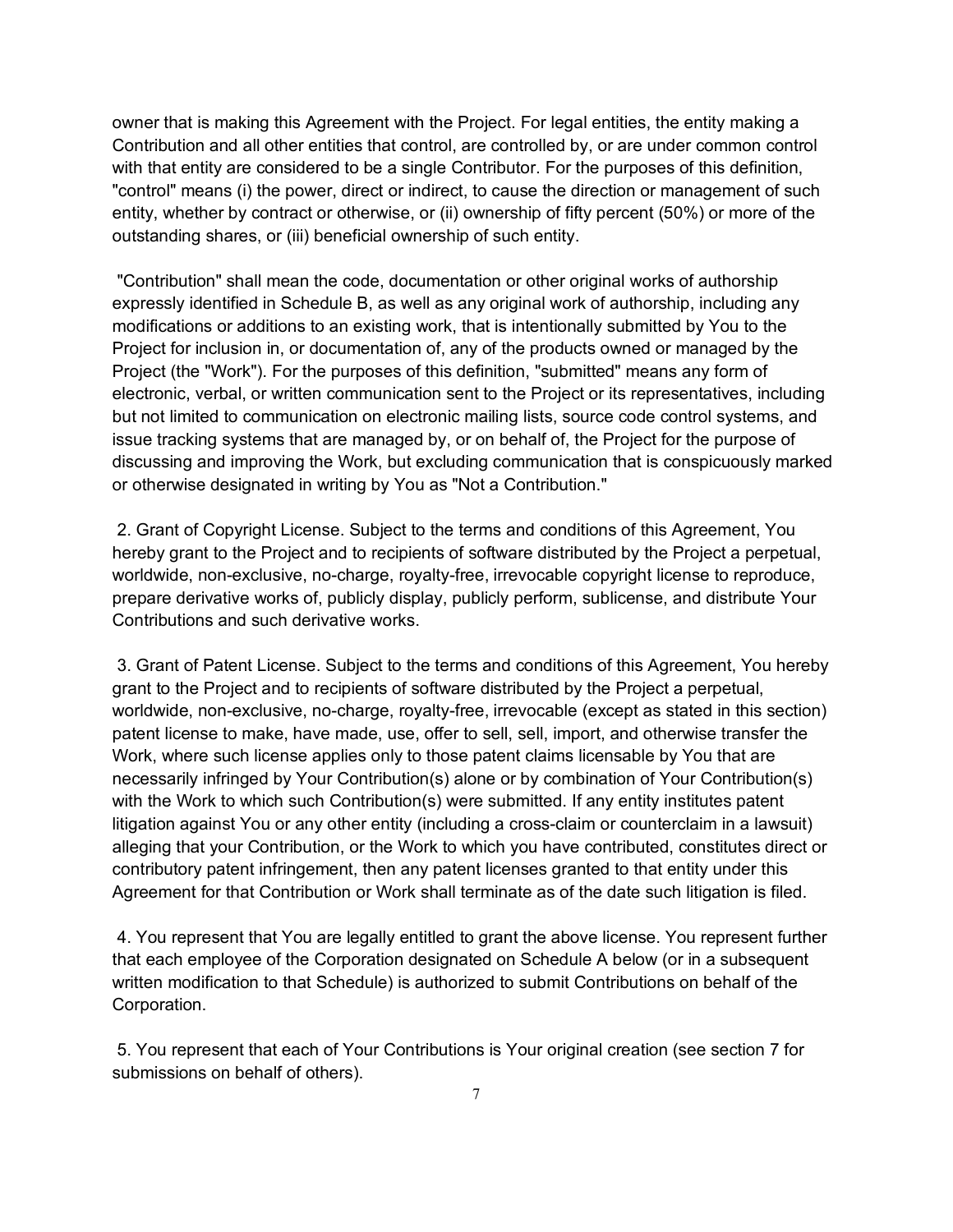6. You are not expected to provide support for Your Contributions, except to the extent You desire to provide support. You may provide support for free, for a fee, or not at all. Unless required by applicable law or agreed to in writing, You provide Your Contributions on an "AS IS" BASIS, WITHOUT WARRANTIES OR CONDITIONS OF ANY KIND, either express or implied, including, without limitation, any warranties or conditions of TITLE, NON-INFRINGEMENT, MERCHANTABILITY, or FITNESS FOR A PARTICULAR PURPOSE.

7. Should You wish to submit work that is not Your original creation, You may submit it to the Project separately from any Contribution, identifying the complete details of its source and of any license or other restriction (including, but not limited to, related patents, trademarks, and license agreements) of which you are personally aware, and conspicuously marking the work as "Submitted on behalf of a third-party: [named here]".

8. It is your responsibility to notify the Project when any change is required to the list of designated employees authorized to submit Contributions on behalf of the Corporation, or to the Corporation's Point of Contact with the Project.

| Please sign: | Date: |  |
|--------------|-------|--|
|              |       |  |

Title: \_\_\_\_\_\_\_\_\_\_\_\_\_\_\_\_\_\_\_\_\_\_\_\_\_\_\_\_\_\_\_\_\_\_

Corporation: \_\_\_\_\_\_\_\_\_\_\_\_\_\_\_\_\_\_\_\_\_\_\_\_\_\_\_\_\_\_\_\_\_\_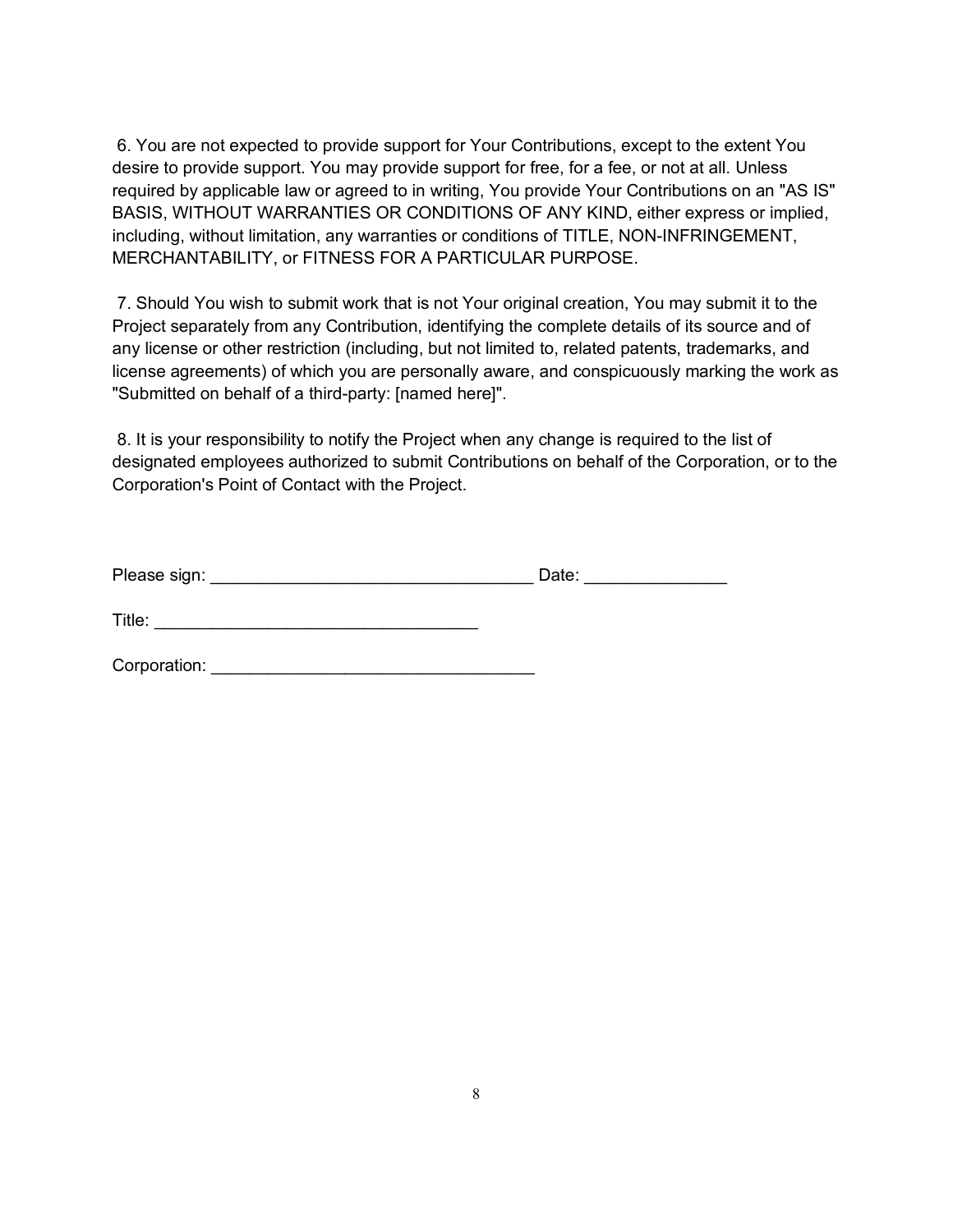## Schedule A

Initial list of designated employees. NB: authorization is not tied to particular Contributions. Please indicate "CLA Manager" next to the name of any employees listed below that are authorized to add or remove designated employees from this list in the future.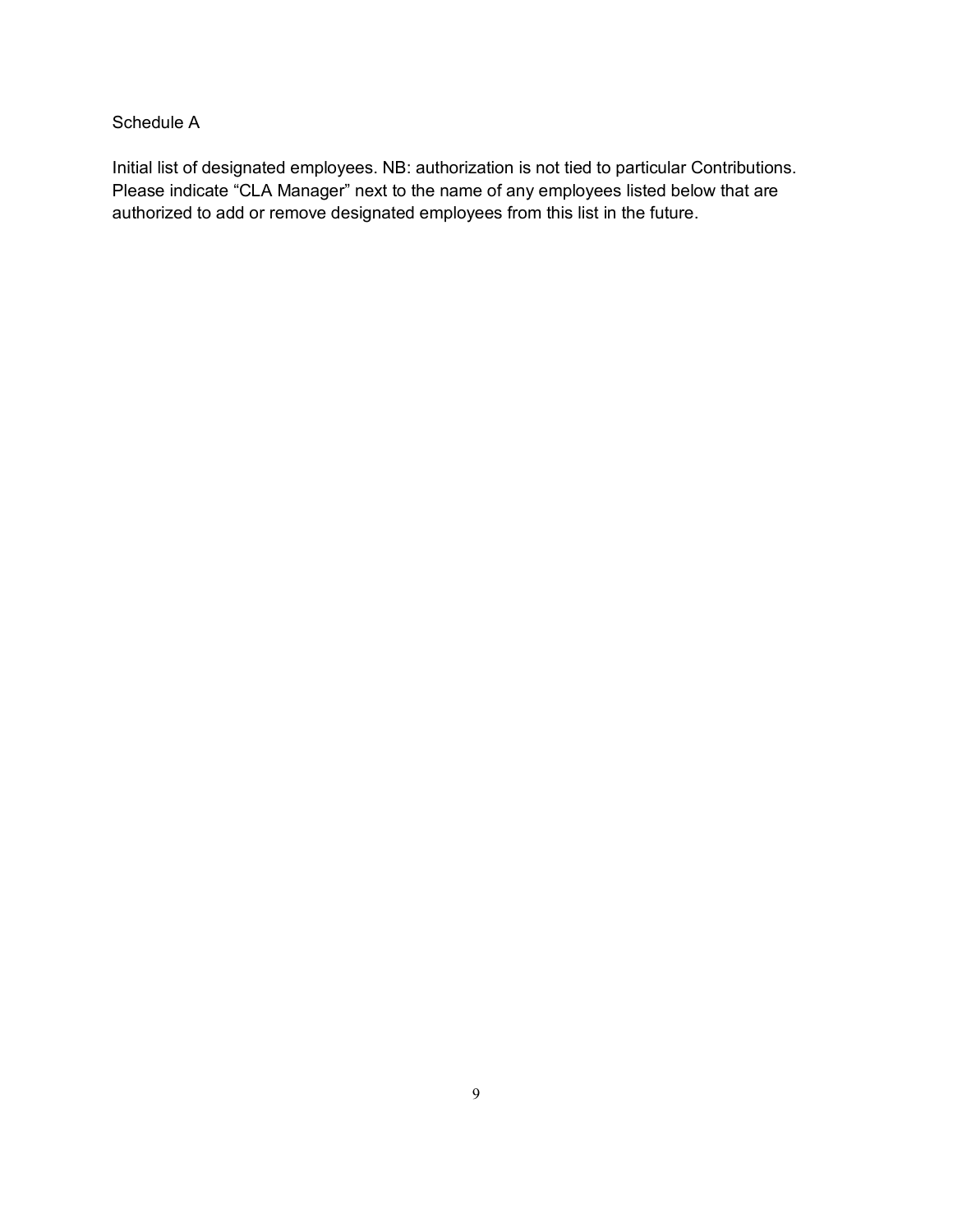# Schedule B

[Identification of optional concurrent software grant. Would be left blank or omitted if there is no concurrent software grant.]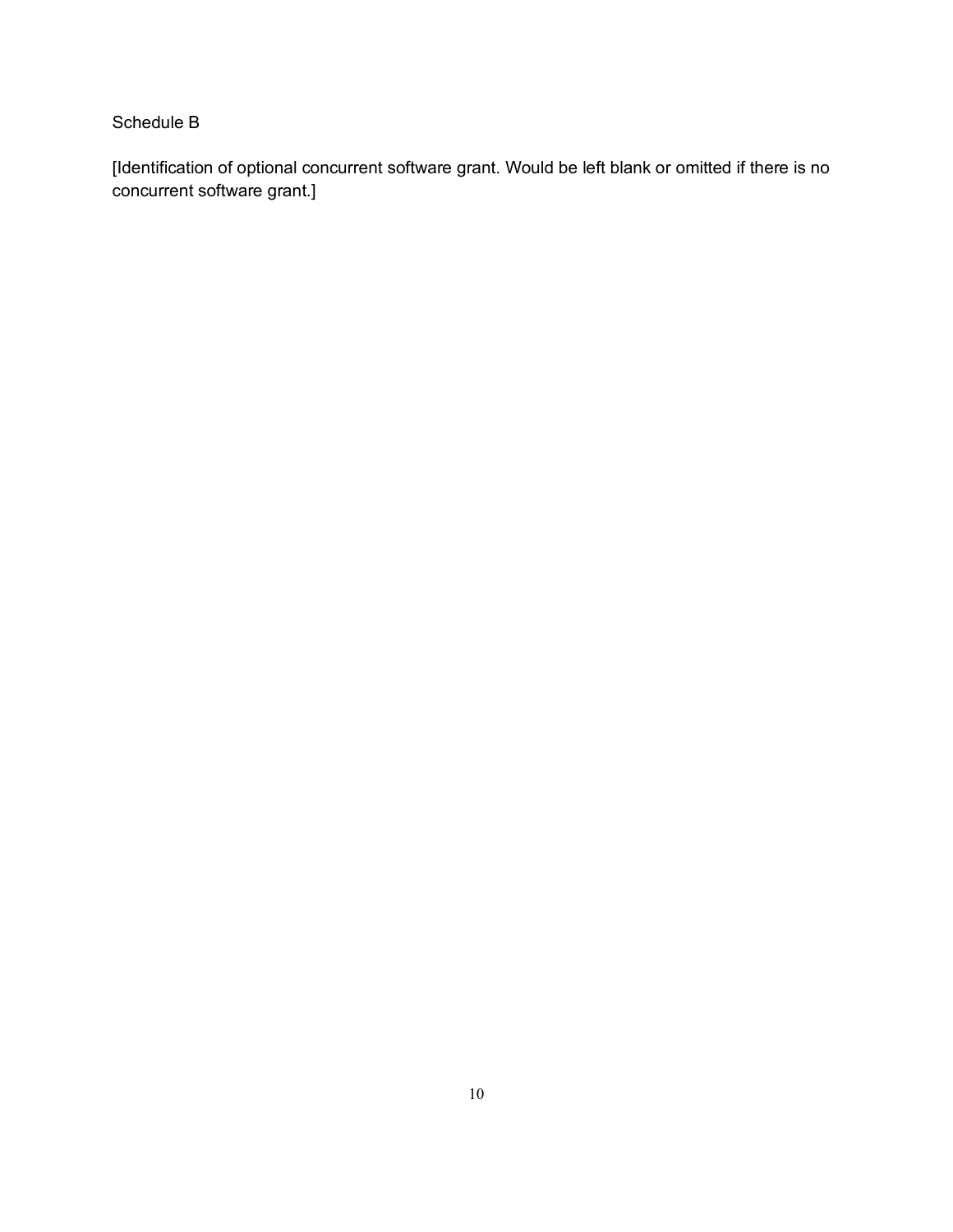# **Exhibit B**

## OpenBMC Project a Series of LF Projects, LLC Individual Contributor License Agreement ("Agreement") v1.0

Thank you for your interest in OpenBMC Project a Series of LF Projects, LLC ("Project"). In order to clarify the intellectual property license granted with Contributions from any person or entity, the Project must have a Contributor License Agreement ("CLA") on file that has been signed by each Contributor, indicating agreement to the license terms below. This license is for your protection as a Contributor as well as the protection of OpenBMC Project, the Project and its users; it does not change your rights to use your own Contributions for any other purpose.

If you have not already done so, please complete and sign, then scan and email a pdf file of this Agreement to manager@lfprojects.org. If necessary, send an original signed Agreement to LF Projects, LLC, 3500 South DuPont Highway, Suite AA-101, Dover, DE 19901, U.S.A. Please read this document carefully before signing and keep a copy for your records.

| E-Mail: |  |
|---------|--|

You accept and agree to the following terms and conditions for Your present and future Contributions submitted to the Project. Except for the license granted herein to the Project and recipients of software distributed by the Project, You reserve all right, title, and interest in and to Your Contributions.

1. Definitions.

"You" (or "Your") shall mean the copyright owner or legal entity authorized by the copyright owner that is making this Agreement with the Project. For legal entities, the entity making a Contribution and all other entities that control, are controlled by, or are under common control with that entity are considered to be a single Contributor. For the purposes of this definition, "control" means (i) the power, direct or indirect, to cause the direction or management of such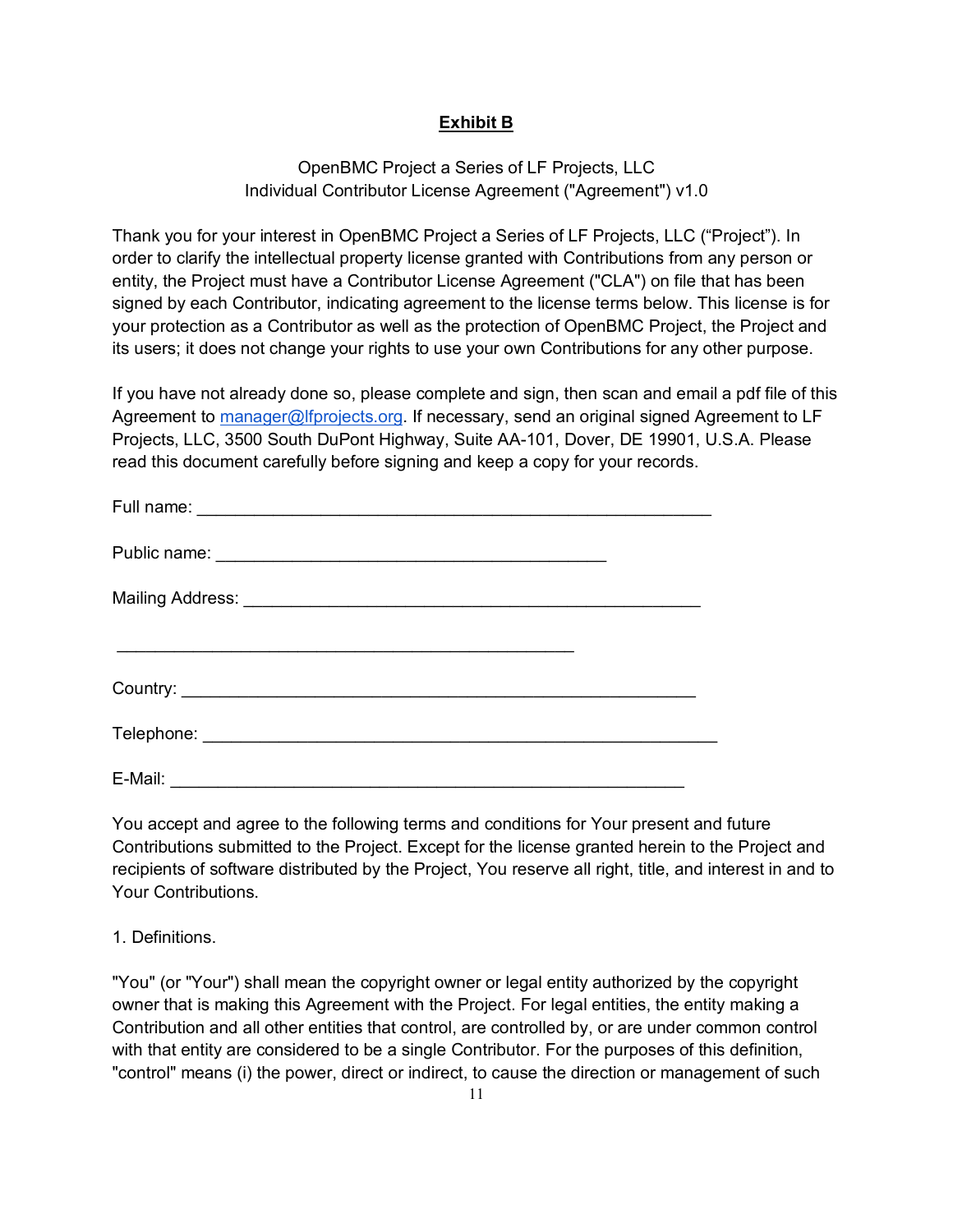entity, whether by contract or otherwise, or (ii) ownership of fifty percent (50%) or more of the outstanding shares, or (iii) beneficial ownership of such entity.

"Contribution" shall mean any original work of authorship, including any modifications or additions to an existing work, that is intentionally submitted by You to the Project for inclusion in, or documentation of, any of the products owned or managed by the Project (the "Work"). For the purposes of this definition, "submitted" means any form of electronic, verbal, or written communication sent to the Project or its representatives, including but not limited to communication on electronic mailing lists, source code control systems, and issue tracking systems that are managed by, or on behalf of, the Project for the purpose of discussing and improving the Work, but excluding communication that is conspicuously marked or otherwise designated in writing by You as "Not a Contribution."

2. Grant of Copyright License. Subject to the terms and conditions of this Agreement, You hereby grant to the Project and to recipients of software distributed by the Project a perpetual, worldwide, non-exclusive, no-charge, royalty-free, irrevocable copyright license to reproduce, prepare derivative works of, publicly display, publicly perform, sublicense, and distribute Your Contributions and such derivative works.

3. Grant of Patent License. Subject to the terms and conditions of this Agreement, You hereby grant to the Project and to recipients of software distributed by the Project a perpetual, worldwide, non-exclusive, no-charge, royalty-free, irrevocable (except as stated in this section) patent license to make, have made, use, offer to sell, sell, import, and otherwise transfer the Work, where such license applies only to those patent claims licensable by You that are necessarily infringed by Your Contribution(s) alone or by combination of Your Contribution(s) with the Work to which such Contribution(s) was submitted. If any entity institutes patent litigation against You or any other entity (including a cross-claim or counterclaim in a lawsuit) alleging that your Contribution, or the Work to which you have contributed, constitutes direct or contributory patent infringement, then any patent licenses granted to that entity under this Agreement for that Contribution or Work shall terminate as of the date such litigation is filed.

4. You represent that you are legally entitled to grant the above license. If your employer(s) has rights to intellectual property that you create that includes your Contributions, you represent that you have received permission to make Contributions on behalf of that employer, that your employer has waived such rights for your Contributions to the Project, or that your employer has executed a separate Corporate CLA with the Project.

5. You represent that each of Your Contributions is Your original creation (see section 7 for submissions on behalf of others). You represent that Your Contribution submissions include complete details of any third-party license or other restriction (including, but not limited to, related patents and trademarks) of which you are personally aware and which are associated with any part of Your Contributions.